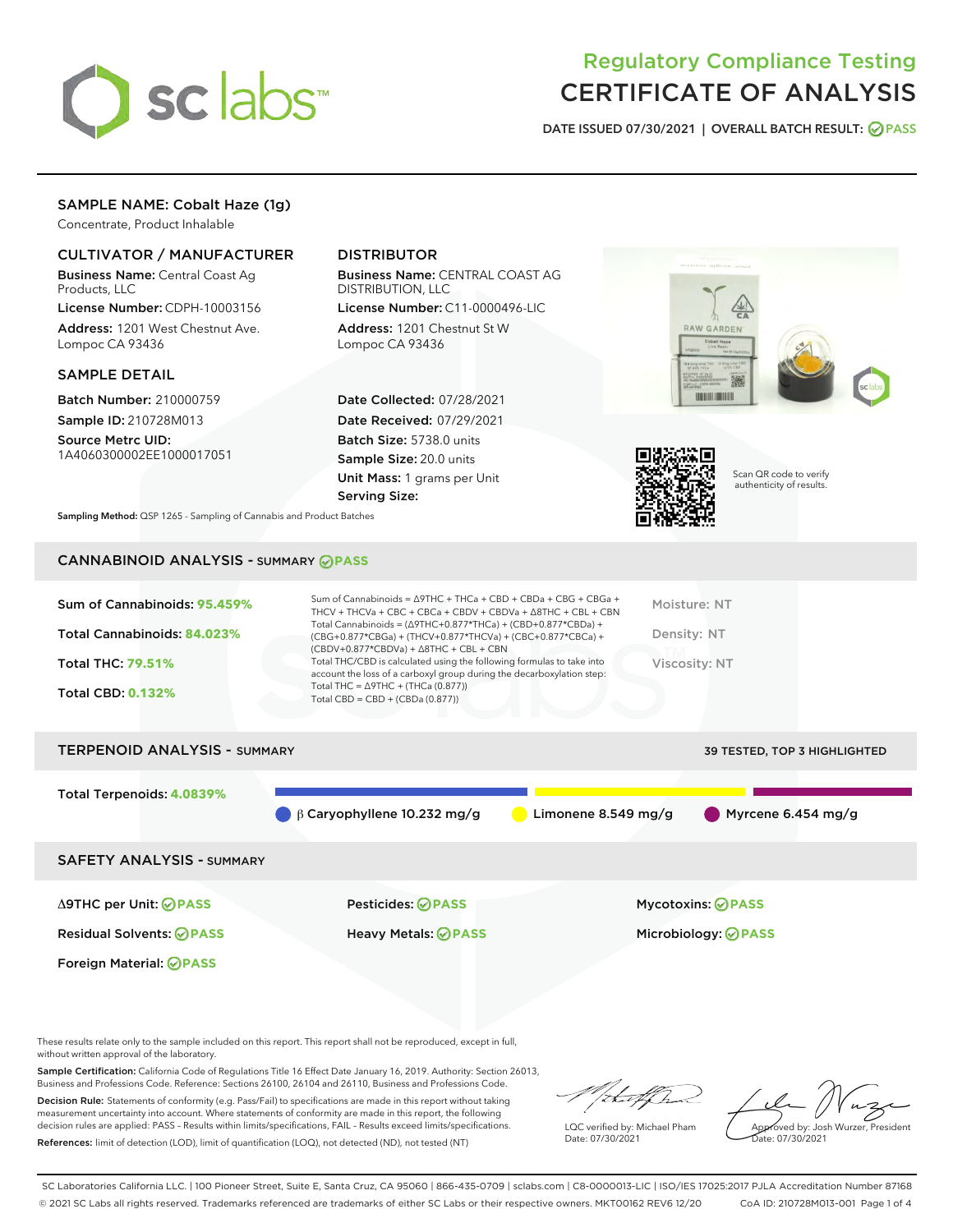



COBALT HAZE (1G) | DATE ISSUED 07/30/2021 | OVERALL BATCH RESULT: ◯ PASS

#### CANNABINOID TEST RESULTS - 07/30/2021 2 PASS

Tested by high-performance liquid chromatography with diode-array detection (HPLC-DAD). **Method:** QSP 1157 - Analysis of Cannabinoids by HPLC-DAD

#### TOTAL CANNABINOIDS: **84.023%**

Total Cannabinoids (Total THC) + (Total CBD) + (Total CBG) + (Total THCV) + (Total CBC) + (Total CBDV) + ∆8THC + CBL + CBN

TOTAL THC: **79.51%** Total THC (∆9THC+0.877\*THCa)

TOTAL CBD: **0.132%**

Total CBD (CBD+0.877\*CBDa)

TOTAL CBG: 3.07% Total CBG (CBG+0.877\*CBGa)

TOTAL THCV: 0.581% Total THCV (THCV+0.877\*THCVa)

TOTAL CBC: 0.73% Total CBC (CBC+0.877\*CBCa)

TOTAL CBDV: ND Total CBDV (CBDV+0.877\*CBDVa)

| <b>COMPOUND</b>  | LOD/LOQ<br>(mg/g)          | <b>MEASUREMENT</b><br><b>UNCERTAINTY</b><br>(mg/g) | <b>RESULT</b><br>(mg/g) | <b>RESULT</b><br>(%) |
|------------------|----------------------------|----------------------------------------------------|-------------------------|----------------------|
| <b>THCa</b>      | 0.05/0.14                  | ±22.662                                            | 881.79                  | 88.179               |
| <b>CBGa</b>      | 0.1/0.2                    | ±1.65                                              | 31.6                    | 3.16                 |
| Δ9THC            | 0.06/0.26                  | ±0.749                                             | 21.77                   | 2.177                |
| <b>CBCa</b>      | 0.07/0.28                  | ±0.407                                             | 8.32                    | 0.832                |
| <b>THCVa</b>     | 0.07 / 0.20                | ±0.316                                             | 6.63                    | 0.663                |
| <b>CBG</b>       | 0.06/0.19                  | ±0.117                                             | 2.98                    | 0.298                |
| <b>CBDa</b>      | 0.02/0.19                  | ±0.044                                             | 1.50                    | 0.150                |
| <b>CBC</b>       | 0.2/0.5                    | N/A                                                | $<$ LOQ                 | $<$ LOQ              |
| $\triangle$ 8THC | 0.1 / 0.4                  | N/A                                                | <b>ND</b>               | <b>ND</b>            |
| <b>THCV</b>      | 0.1 / 0.2                  | N/A                                                | <b>ND</b>               | <b>ND</b>            |
| <b>CBD</b>       | 0.07/0.29                  | N/A                                                | <b>ND</b>               | <b>ND</b>            |
| <b>CBDV</b>      | 0.04 / 0.15                | N/A                                                | <b>ND</b>               | <b>ND</b>            |
| <b>CBDVa</b>     | 0.03/0.53                  | N/A                                                | <b>ND</b>               | <b>ND</b>            |
| <b>CBL</b>       | 0.06 / 0.24                | N/A                                                | <b>ND</b>               | <b>ND</b>            |
| <b>CBN</b>       | 0.1 / 0.3                  | N/A                                                | <b>ND</b>               | <b>ND</b>            |
|                  | <b>SUM OF CANNABINOIDS</b> |                                                    | 954.59 mg/g             | 95.459%              |

#### **UNIT MASS: 1 grams per Unit**

| ∆9THC per Unit                        | 1120 per-package limit     | 21.77 mg/unit<br><b>PASS</b> |  |
|---------------------------------------|----------------------------|------------------------------|--|
| <b>Total THC per Unit</b>             |                            | 795.10 mg/unit               |  |
| <b>CBD per Unit</b>                   |                            | <b>ND</b>                    |  |
| <b>Total CBD per Unit</b>             |                            | $1.32$ mg/unit               |  |
| Sum of Cannabinoids<br>per Unit       |                            | 954.59 mg/unit               |  |
| <b>Total Cannabinoids</b><br>per Unit |                            | 840.23 mg/unit               |  |
| <b>MOISTURE TEST RESULT</b>           | <b>DENSITY TEST RESULT</b> | <b>VISCOSITY TEST RESULT</b> |  |

Not Tested

Not Tested

Not Tested

#### TERPENOID TEST RESULTS - 07/30/2021

Terpene analysis utilizing gas chromatography-flame ionization detection (GC-FID). **Method:** QSP 1192 - Analysis of Terpenoids by GC-FID

| <b>COMPOUND</b>         | LOD/LOQ<br>(mg/g) | <b>MEASUREMENT</b><br><b>UNCERTAINTY</b><br>(mg/g) | <b>RESULT</b><br>(mg/g) | <b>RESULT</b><br>(%) |
|-------------------------|-------------------|----------------------------------------------------|-------------------------|----------------------|
| $\beta$ Caryophyllene   | 0.004 / 0.012     | ±0.3643                                            | 10.232                  | 1.0232               |
| Limonene                | 0.005 / 0.016     | ±0.1223                                            | 8.549                   | 0.8549               |
| <b>Myrcene</b>          | 0.008 / 0.025     | ±0.0833                                            | 6.454                   | 0.6454               |
| $\alpha$ Humulene       | 0.009 / 0.029     | ±0.1014                                            | 3.160                   | 0.3160               |
| Linalool                | 0.009 / 0.032     | ±0.0864                                            | 2.275                   | 0.2275               |
| $\beta$ Pinene          | 0.004 / 0.014     | ±0.0168                                            | 1.462                   | 0.1462               |
| $\alpha$ Pinene         | 0.005 / 0.017     | ±0.0114                                            | 1.325                   | 0.1325               |
| Guaiol                  | 0.009 / 0.030     | ±0.0578                                            | 1.224                   | 0.1224               |
| Fenchol                 | 0.010 / 0.034     | ±0.0441                                            | 1.139                   | 0.1139               |
| $\alpha$ Bisabolol      | 0.008 / 0.026     | ±0.0567                                            | 1.062                   | 0.1062               |
| Terpineol               | 0.016 / 0.055     | ±0.0620                                            | 1.009                   | 0.1009               |
| trans-β-Farnesene       | 0.008 / 0.025     | ±0.0219                                            | 0.616                   | 0.0616               |
| Caryophyllene<br>Oxide  | 0.010 / 0.033     | ±0.0261                                            | 0.567                   | 0.0567               |
| Ocimene                 | 0.011 / 0.038     | ±0.0129                                            | 0.401                   | 0.0401               |
| Terpinolene             | 0.008 / 0.026     | ±0.0072                                            | 0.352                   | 0.0352               |
| <b>Borneol</b>          | 0.005 / 0.016     | ±0.0126                                            | 0.299                   | 0.0299               |
| Nerolidol               | 0.009 / 0.028     | ±0.0163                                            | 0.259                   | 0.0259               |
| Fenchone                | 0.009 / 0.028     | ±0.0040                                            | 0.138                   | 0.0138               |
| Camphene                | 0.005 / 0.015     | ±0.0016                                            | 0.136                   | 0.0136               |
| Valencene               | 0.009 / 0.030     | ±0.0076                                            | 0.111                   | 0.0111               |
| Sabinene Hydrate        | 0.006 / 0.022     | ±0.0018                                            | 0.046                   | 0.0046               |
| Isoborneol              | 0.004 / 0.012     | ±0.0009                                            | 0.023                   | 0.0023               |
| Sabinene                | 0.004 / 0.014     | N/A                                                | <b>ND</b>               | <b>ND</b>            |
| $\alpha$ Phellandrene   | 0.006 / 0.020     | N/A                                                | ND                      | <b>ND</b>            |
| 3 Carene                | 0.005 / 0.018     | N/A                                                | ND                      | <b>ND</b>            |
| $\alpha$ Terpinene      | 0.005 / 0.017     | N/A                                                | <b>ND</b>               | ND                   |
| p-Cymene                | 0.005 / 0.016     | N/A                                                | ND                      | <b>ND</b>            |
| Eucalyptol              | 0.006 / 0.018     | N/A                                                | ND                      | <b>ND</b>            |
| $\gamma$ Terpinene      | 0.006 / 0.018     | N/A                                                | ND                      | ND                   |
| (-)-Isopulegol          | 0.005 / 0.016     | N/A                                                | <b>ND</b>               | <b>ND</b>            |
| Camphor                 | 0.006 / 0.019     | N/A                                                | ND                      | ND                   |
| Menthol                 | 0.008 / 0.025     | N/A                                                | ND                      | ND                   |
| Nerol                   | 0.003 / 0.011     | N/A                                                | ND                      | <b>ND</b>            |
| Citronellol             | 0.003 / 0.010     | N/A                                                | <b>ND</b>               | ND                   |
| R-(+)-Pulegone          | 0.003 / 0.011     | N/A                                                | ND                      | ND                   |
| Geraniol                | 0.002 / 0.007     | N/A                                                | ND                      | <b>ND</b>            |
| <b>Geranyl Acetate</b>  | 0.004 / 0.014     | N/A                                                | <b>ND</b>               | ND                   |
| $\alpha$ Cedrene        | 0.005 / 0.016     | N/A                                                | ND                      | ND                   |
| Cedrol                  | 0.008 / 0.027     | N/A                                                | <b>ND</b>               | ND                   |
| <b>TOTAL TERPENOIDS</b> |                   |                                                    | 40.839 mg/g             | 4.0839%              |

SC Laboratories California LLC. | 100 Pioneer Street, Suite E, Santa Cruz, CA 95060 | 866-435-0709 | sclabs.com | C8-0000013-LIC | ISO/IES 17025:2017 PJLA Accreditation Number 87168 © 2021 SC Labs all rights reserved. Trademarks referenced are trademarks of either SC Labs or their respective owners. MKT00162 REV6 12/20 CoA ID: 210728M013-001 Page 2 of 4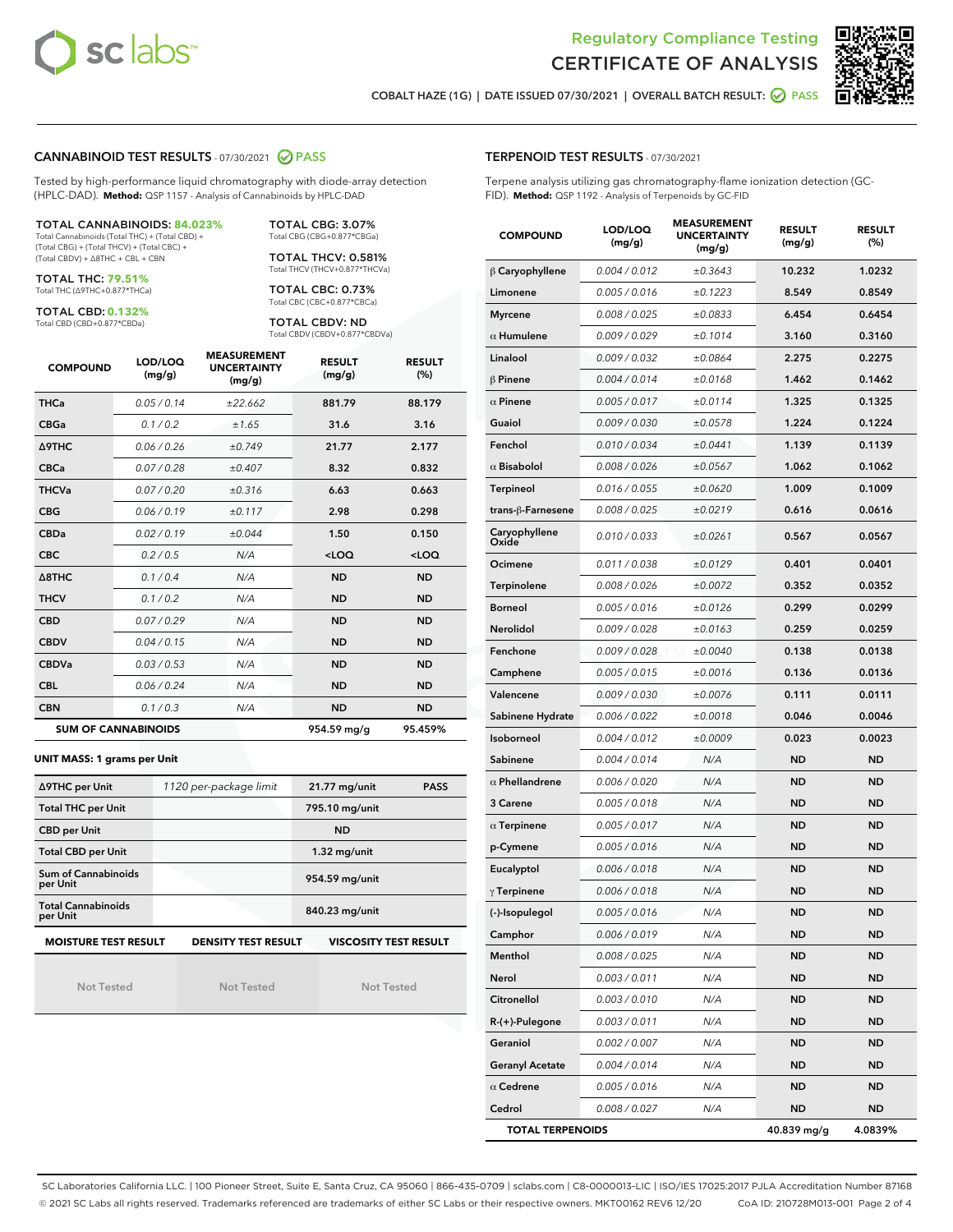



COBALT HAZE (1G) | DATE ISSUED 07/30/2021 | OVERALL BATCH RESULT: ● PASS

# CATEGORY 1 PESTICIDE TEST RESULTS - 07/30/2021 2 PASS

Pesticide and plant growth regulator analysis utilizing high-performance liquid chromatography-mass spectrometry (HPLC-MS) or gas chromatography-mass spectrometry (GC-MS). \*GC-MS utilized where indicated. **Method:** QSP 1212 - Analysis of Pesticides and Mycotoxins by LC-MS or QSP 1213 - Analysis of Pesticides by GC-MS

| Aldicarb<br>0.03 / 0.08<br>$\ge$ LOD<br>N/A<br><b>ND</b><br><b>PASS</b><br>Carbofuran<br>0.02 / 0.05<br><b>ND</b><br><b>PASS</b><br>$\geq$ LOD<br>N/A<br>Chlordane*<br>0.03 / 0.08<br>$\geq$ LOD<br>N/A<br><b>ND</b><br><b>PASS</b><br>Chlorfenapyr*<br>0.03/0.10<br>N/A<br><b>ND</b><br><b>PASS</b><br>$\geq$ LOD<br>N/A<br><b>ND</b><br><b>PASS</b><br>Chlorpyrifos<br>0.02 / 0.06<br>$\ge$ LOD<br>0.02 / 0.07<br>Coumaphos<br>$>$ LOD<br>N/A<br><b>ND</b><br><b>PASS</b><br>Daminozide<br>0.02/0.07<br>N/A<br><b>ND</b><br>$>$ LOD<br><b>PASS</b><br><b>DDVP</b><br>0.03/0.09<br>$\ge$ LOD<br>N/A<br><b>ND</b><br><b>PASS</b><br>(Dichlorvos)<br>Dimethoate<br>0.03 / 0.08<br>$\ge$ LOD<br>N/A<br><b>ND</b><br><b>PASS</b><br>0.03/0.10<br><b>ND</b><br><b>PASS</b><br>$\ge$ LOD<br>N/A<br>Ethoprop(hos)<br>0.02 / 0.06<br>$\ge$ LOD<br>N/A<br><b>ND</b><br><b>PASS</b><br>Etofenprox<br>0.03 / 0.08<br>$\ge$ LOD<br>N/A<br><b>ND</b><br><b>PASS</b><br>Fenoxycarb<br>0.03 / 0.08<br>Fipronil<br>$\ge$ LOD<br>N/A<br><b>ND</b><br><b>PASS</b><br>Imazalil<br>0.02 / 0.06<br>$\ge$ LOD<br>N/A<br><b>ND</b><br><b>PASS</b><br>Methiocarb<br>0.02 / 0.07<br>N/A<br><b>ND</b><br>$>$ LOD<br><b>PASS</b><br>Methyl<br>N/A<br><b>ND</b><br>0.03/0.10<br>$\ge$ LOD<br><b>PASS</b><br>parathion<br>0.03/0.09<br>N/A<br><b>ND</b><br><b>PASS</b><br><b>Mevinphos</b><br>$\ge$ LOD<br>Paclobutrazol<br>0.02 / 0.05<br><b>ND</b><br><b>PASS</b><br>$\ge$ LOD<br>N/A<br>0.03/0.09<br>$\ge$ LOD<br>N/A<br><b>ND</b><br><b>PASS</b><br>Propoxur<br>0.03 / 0.08<br>$\ge$ LOD<br>N/A<br><b>ND</b><br><b>PASS</b><br>Spiroxamine<br>0.03/0.10<br>Thiacloprid<br>$\ge$ LOD<br>N/A<br><b>ND</b><br><b>PASS</b> | <b>COMPOUND</b> | LOD/LOQ<br>$(\mu g/g)$ | <b>ACTION</b><br><b>LIMIT</b><br>$(\mu g/g)$ | <b>MEASUREMENT</b><br><b>UNCERTAINTY</b><br>$(\mu g/g)$ | <b>RESULT</b><br>$(\mu g/g)$ | <b>RESULT</b> |
|------------------------------------------------------------------------------------------------------------------------------------------------------------------------------------------------------------------------------------------------------------------------------------------------------------------------------------------------------------------------------------------------------------------------------------------------------------------------------------------------------------------------------------------------------------------------------------------------------------------------------------------------------------------------------------------------------------------------------------------------------------------------------------------------------------------------------------------------------------------------------------------------------------------------------------------------------------------------------------------------------------------------------------------------------------------------------------------------------------------------------------------------------------------------------------------------------------------------------------------------------------------------------------------------------------------------------------------------------------------------------------------------------------------------------------------------------------------------------------------------------------------------------------------------------------------------------------------------------------------------------------------------------------------------------------------------|-----------------|------------------------|----------------------------------------------|---------------------------------------------------------|------------------------------|---------------|
|                                                                                                                                                                                                                                                                                                                                                                                                                                                                                                                                                                                                                                                                                                                                                                                                                                                                                                                                                                                                                                                                                                                                                                                                                                                                                                                                                                                                                                                                                                                                                                                                                                                                                                |                 |                        |                                              |                                                         |                              |               |
|                                                                                                                                                                                                                                                                                                                                                                                                                                                                                                                                                                                                                                                                                                                                                                                                                                                                                                                                                                                                                                                                                                                                                                                                                                                                                                                                                                                                                                                                                                                                                                                                                                                                                                |                 |                        |                                              |                                                         |                              |               |
|                                                                                                                                                                                                                                                                                                                                                                                                                                                                                                                                                                                                                                                                                                                                                                                                                                                                                                                                                                                                                                                                                                                                                                                                                                                                                                                                                                                                                                                                                                                                                                                                                                                                                                |                 |                        |                                              |                                                         |                              |               |
|                                                                                                                                                                                                                                                                                                                                                                                                                                                                                                                                                                                                                                                                                                                                                                                                                                                                                                                                                                                                                                                                                                                                                                                                                                                                                                                                                                                                                                                                                                                                                                                                                                                                                                |                 |                        |                                              |                                                         |                              |               |
|                                                                                                                                                                                                                                                                                                                                                                                                                                                                                                                                                                                                                                                                                                                                                                                                                                                                                                                                                                                                                                                                                                                                                                                                                                                                                                                                                                                                                                                                                                                                                                                                                                                                                                |                 |                        |                                              |                                                         |                              |               |
|                                                                                                                                                                                                                                                                                                                                                                                                                                                                                                                                                                                                                                                                                                                                                                                                                                                                                                                                                                                                                                                                                                                                                                                                                                                                                                                                                                                                                                                                                                                                                                                                                                                                                                |                 |                        |                                              |                                                         |                              |               |
|                                                                                                                                                                                                                                                                                                                                                                                                                                                                                                                                                                                                                                                                                                                                                                                                                                                                                                                                                                                                                                                                                                                                                                                                                                                                                                                                                                                                                                                                                                                                                                                                                                                                                                |                 |                        |                                              |                                                         |                              |               |
|                                                                                                                                                                                                                                                                                                                                                                                                                                                                                                                                                                                                                                                                                                                                                                                                                                                                                                                                                                                                                                                                                                                                                                                                                                                                                                                                                                                                                                                                                                                                                                                                                                                                                                |                 |                        |                                              |                                                         |                              |               |
|                                                                                                                                                                                                                                                                                                                                                                                                                                                                                                                                                                                                                                                                                                                                                                                                                                                                                                                                                                                                                                                                                                                                                                                                                                                                                                                                                                                                                                                                                                                                                                                                                                                                                                |                 |                        |                                              |                                                         |                              |               |
|                                                                                                                                                                                                                                                                                                                                                                                                                                                                                                                                                                                                                                                                                                                                                                                                                                                                                                                                                                                                                                                                                                                                                                                                                                                                                                                                                                                                                                                                                                                                                                                                                                                                                                |                 |                        |                                              |                                                         |                              |               |
|                                                                                                                                                                                                                                                                                                                                                                                                                                                                                                                                                                                                                                                                                                                                                                                                                                                                                                                                                                                                                                                                                                                                                                                                                                                                                                                                                                                                                                                                                                                                                                                                                                                                                                |                 |                        |                                              |                                                         |                              |               |
|                                                                                                                                                                                                                                                                                                                                                                                                                                                                                                                                                                                                                                                                                                                                                                                                                                                                                                                                                                                                                                                                                                                                                                                                                                                                                                                                                                                                                                                                                                                                                                                                                                                                                                |                 |                        |                                              |                                                         |                              |               |
|                                                                                                                                                                                                                                                                                                                                                                                                                                                                                                                                                                                                                                                                                                                                                                                                                                                                                                                                                                                                                                                                                                                                                                                                                                                                                                                                                                                                                                                                                                                                                                                                                                                                                                |                 |                        |                                              |                                                         |                              |               |
|                                                                                                                                                                                                                                                                                                                                                                                                                                                                                                                                                                                                                                                                                                                                                                                                                                                                                                                                                                                                                                                                                                                                                                                                                                                                                                                                                                                                                                                                                                                                                                                                                                                                                                |                 |                        |                                              |                                                         |                              |               |
|                                                                                                                                                                                                                                                                                                                                                                                                                                                                                                                                                                                                                                                                                                                                                                                                                                                                                                                                                                                                                                                                                                                                                                                                                                                                                                                                                                                                                                                                                                                                                                                                                                                                                                |                 |                        |                                              |                                                         |                              |               |
|                                                                                                                                                                                                                                                                                                                                                                                                                                                                                                                                                                                                                                                                                                                                                                                                                                                                                                                                                                                                                                                                                                                                                                                                                                                                                                                                                                                                                                                                                                                                                                                                                                                                                                |                 |                        |                                              |                                                         |                              |               |
|                                                                                                                                                                                                                                                                                                                                                                                                                                                                                                                                                                                                                                                                                                                                                                                                                                                                                                                                                                                                                                                                                                                                                                                                                                                                                                                                                                                                                                                                                                                                                                                                                                                                                                |                 |                        |                                              |                                                         |                              |               |
|                                                                                                                                                                                                                                                                                                                                                                                                                                                                                                                                                                                                                                                                                                                                                                                                                                                                                                                                                                                                                                                                                                                                                                                                                                                                                                                                                                                                                                                                                                                                                                                                                                                                                                |                 |                        |                                              |                                                         |                              |               |
|                                                                                                                                                                                                                                                                                                                                                                                                                                                                                                                                                                                                                                                                                                                                                                                                                                                                                                                                                                                                                                                                                                                                                                                                                                                                                                                                                                                                                                                                                                                                                                                                                                                                                                |                 |                        |                                              |                                                         |                              |               |
|                                                                                                                                                                                                                                                                                                                                                                                                                                                                                                                                                                                                                                                                                                                                                                                                                                                                                                                                                                                                                                                                                                                                                                                                                                                                                                                                                                                                                                                                                                                                                                                                                                                                                                |                 |                        |                                              |                                                         |                              |               |
|                                                                                                                                                                                                                                                                                                                                                                                                                                                                                                                                                                                                                                                                                                                                                                                                                                                                                                                                                                                                                                                                                                                                                                                                                                                                                                                                                                                                                                                                                                                                                                                                                                                                                                |                 |                        |                                              |                                                         |                              |               |

# CATEGORY 2 PESTICIDE TEST RESULTS - 07/30/2021 @ PASS

| <b>ACTION</b><br><b>MEASUREMENT</b><br>LOD/LOQ<br><b>RESULT</b><br><b>RESULT</b><br><b>UNCERTAINTY</b><br><b>COMPOUND</b><br><b>LIMIT</b><br>$(\mu g/g)$<br>$(\mu g/g)$<br>$(\mu g/g)$<br>$(\mu g/g)$<br>Abamectin<br>0.03/0.10<br>0.1<br><b>ND</b><br><b>PASS</b><br>N/A<br>0.02/0.07<br><b>ND</b><br><b>PASS</b><br>Acephate<br>0.1<br>N/A<br>0.02/0.07<br><b>ND</b><br>0.1<br>N/A<br><b>PASS</b><br>Acequinocyl<br>0.02/0.05<br>0.1<br>N/A<br><b>ND</b><br><b>PASS</b><br>Acetamiprid<br>0.02/0.07<br>0.1<br><b>ND</b><br>Azoxystrobin<br>N/A<br><b>PASS</b><br><b>Bifenazate</b><br>0.01/0.04<br>0.1<br>N/A<br><b>ND</b><br><b>PASS</b><br><b>Bifenthrin</b><br>3<br>0.02/0.05<br><b>ND</b><br>N/A<br><b>PASS</b><br>0.03/0.09<br><b>Boscalid</b><br>0.1<br>N/A<br><b>ND</b><br><b>PASS</b><br>0.19/0.57<br>0.7<br>N/A<br><b>ND</b><br><b>PASS</b><br>Captan<br>0.02/0.06<br>0.5<br>N/A<br><b>ND</b><br><b>PASS</b><br>Carbaryl<br>Chlorantranilip-<br>0.04/0.12<br>10<br>N/A<br><b>ND</b><br><b>PASS</b><br>role<br>0.03/0.09<br>Clofentezine<br>0.1<br>N/A<br><b>ND</b><br><b>PASS</b> |  |  |  |  |
|----------------------------------------------------------------------------------------------------------------------------------------------------------------------------------------------------------------------------------------------------------------------------------------------------------------------------------------------------------------------------------------------------------------------------------------------------------------------------------------------------------------------------------------------------------------------------------------------------------------------------------------------------------------------------------------------------------------------------------------------------------------------------------------------------------------------------------------------------------------------------------------------------------------------------------------------------------------------------------------------------------------------------------------------------------------------------------------------|--|--|--|--|
|                                                                                                                                                                                                                                                                                                                                                                                                                                                                                                                                                                                                                                                                                                                                                                                                                                                                                                                                                                                                                                                                                              |  |  |  |  |
|                                                                                                                                                                                                                                                                                                                                                                                                                                                                                                                                                                                                                                                                                                                                                                                                                                                                                                                                                                                                                                                                                              |  |  |  |  |
|                                                                                                                                                                                                                                                                                                                                                                                                                                                                                                                                                                                                                                                                                                                                                                                                                                                                                                                                                                                                                                                                                              |  |  |  |  |
|                                                                                                                                                                                                                                                                                                                                                                                                                                                                                                                                                                                                                                                                                                                                                                                                                                                                                                                                                                                                                                                                                              |  |  |  |  |
|                                                                                                                                                                                                                                                                                                                                                                                                                                                                                                                                                                                                                                                                                                                                                                                                                                                                                                                                                                                                                                                                                              |  |  |  |  |
|                                                                                                                                                                                                                                                                                                                                                                                                                                                                                                                                                                                                                                                                                                                                                                                                                                                                                                                                                                                                                                                                                              |  |  |  |  |
|                                                                                                                                                                                                                                                                                                                                                                                                                                                                                                                                                                                                                                                                                                                                                                                                                                                                                                                                                                                                                                                                                              |  |  |  |  |
|                                                                                                                                                                                                                                                                                                                                                                                                                                                                                                                                                                                                                                                                                                                                                                                                                                                                                                                                                                                                                                                                                              |  |  |  |  |
|                                                                                                                                                                                                                                                                                                                                                                                                                                                                                                                                                                                                                                                                                                                                                                                                                                                                                                                                                                                                                                                                                              |  |  |  |  |
|                                                                                                                                                                                                                                                                                                                                                                                                                                                                                                                                                                                                                                                                                                                                                                                                                                                                                                                                                                                                                                                                                              |  |  |  |  |
|                                                                                                                                                                                                                                                                                                                                                                                                                                                                                                                                                                                                                                                                                                                                                                                                                                                                                                                                                                                                                                                                                              |  |  |  |  |
|                                                                                                                                                                                                                                                                                                                                                                                                                                                                                                                                                                                                                                                                                                                                                                                                                                                                                                                                                                                                                                                                                              |  |  |  |  |
|                                                                                                                                                                                                                                                                                                                                                                                                                                                                                                                                                                                                                                                                                                                                                                                                                                                                                                                                                                                                                                                                                              |  |  |  |  |

| <b>CATEGORY 2 PESTICIDE TEST RESULTS</b> - 07/30/2021 continued |
|-----------------------------------------------------------------|
|-----------------------------------------------------------------|

| <b>COMPOUND</b>               | LOD/LOQ<br>(µg/g) | <b>ACTION</b><br><b>LIMIT</b><br>(µg/g) | <b>MEASUREMENT</b><br><b>UNCERTAINTY</b><br>$(\mu g/g)$ | <b>RESULT</b><br>(µg/g) | <b>RESULT</b> |
|-------------------------------|-------------------|-----------------------------------------|---------------------------------------------------------|-------------------------|---------------|
| Cyfluthrin                    | 0.12 / 0.38       | $\overline{c}$                          | N/A                                                     | <b>ND</b>               | <b>PASS</b>   |
| Cypermethrin                  | 0.11 / 0.32       | $\mathcal{I}$                           | N/A                                                     | <b>ND</b>               | <b>PASS</b>   |
| <b>Diazinon</b>               | 0.02 / 0.05       | 0.1                                     | N/A                                                     | <b>ND</b>               | <b>PASS</b>   |
| Dimethomorph                  | 0.03 / 0.09       | 2                                       | N/A                                                     | <b>ND</b>               | <b>PASS</b>   |
| Etoxazole                     | 0.02 / 0.06       | 0.1                                     | N/A                                                     | <b>ND</b>               | <b>PASS</b>   |
| Fenhexamid                    | 0.03 / 0.09       | 0.1                                     | N/A                                                     | <b>ND</b>               | <b>PASS</b>   |
| Fenpyroximate                 | 0.02 / 0.06       | 0.1                                     | N/A                                                     | <b>ND</b>               | <b>PASS</b>   |
| Flonicamid                    | 0.03 / 0.10       | 0.1                                     | N/A                                                     | <b>ND</b>               | <b>PASS</b>   |
| Fludioxonil                   | 0.03/0.10         | 0.1                                     | N/A                                                     | <b>ND</b>               | <b>PASS</b>   |
| Hexythiazox                   | 0.02 / 0.07       | 0.1                                     | N/A                                                     | <b>ND</b>               | <b>PASS</b>   |
| Imidacloprid                  | 0.04 / 0.11       | 5                                       | N/A                                                     | <b>ND</b>               | <b>PASS</b>   |
| Kresoxim-methyl               | 0.02 / 0.07       | 0.1                                     | N/A                                                     | <b>ND</b>               | <b>PASS</b>   |
| <b>Malathion</b>              | 0.03 / 0.09       | 0.5                                     | N/A                                                     | <b>ND</b>               | <b>PASS</b>   |
| Metalaxyl                     | 0.02 / 0.07       | $\overline{c}$                          | N/A                                                     | <b>ND</b>               | <b>PASS</b>   |
| Methomyl                      | 0.03 / 0.10       | 1                                       | N/A                                                     | <b>ND</b>               | <b>PASS</b>   |
| Myclobutanil                  | 0.03 / 0.09       | 0.1                                     | N/A                                                     | <b>ND</b>               | <b>PASS</b>   |
| Naled                         | 0.02 / 0.07       | 0.1                                     | N/A                                                     | <b>ND</b>               | <b>PASS</b>   |
| Oxamyl                        | 0.04 / 0.11       | 0.5                                     | N/A                                                     | <b>ND</b>               | <b>PASS</b>   |
| Pentachloronitro-<br>benzene* | 0.03 / 0.09       | 0.1                                     | N/A                                                     | <b>ND</b>               | <b>PASS</b>   |
| Permethrin                    | 0.04 / 0.12       | 0.5                                     | N/A                                                     | <b>ND</b>               | <b>PASS</b>   |
| Phosmet                       | 0.03 / 0.10       | 0.1                                     | N/A                                                     | <b>ND</b>               | <b>PASS</b>   |
| Piperonylbu-<br>toxide        | 0.02 / 0.07       | 3                                       | N/A                                                     | <b>ND</b>               | <b>PASS</b>   |
| Prallethrin                   | 0.03 / 0.08       | 0.1                                     | N/A                                                     | <b>ND</b>               | <b>PASS</b>   |
| Propiconazole                 | 0.02 / 0.07       | 0.1                                     | N/A                                                     | <b>ND</b>               | <b>PASS</b>   |
| Pyrethrins                    | 0.04 / 0.12       | 0.5                                     | N/A                                                     | <b>ND</b>               | <b>PASS</b>   |
| Pyridaben                     | 0.02 / 0.07       | 0.1                                     | N/A                                                     | <b>ND</b>               | <b>PASS</b>   |
| Spinetoram                    | 0.02 / 0.07       | 0.1                                     | N/A                                                     | <b>ND</b>               | <b>PASS</b>   |
| Spinosad                      | 0.02 / 0.07       | 0.1                                     | N/A                                                     | <b>ND</b>               | <b>PASS</b>   |
| Spiromesifen                  | 0.02 / 0.05       | 0.1                                     | N/A                                                     | <b>ND</b>               | <b>PASS</b>   |
| Spirotetramat                 | 0.02 / 0.06       | 0.1                                     | N/A                                                     | <b>ND</b>               | <b>PASS</b>   |
| Tebuconazole                  | 0.02 / 0.07       | 0.1                                     | N/A                                                     | <b>ND</b>               | <b>PASS</b>   |
| Thiamethoxam                  | 0.03 / 0.10       | 5                                       | N/A                                                     | <b>ND</b>               | <b>PASS</b>   |
| Trifloxystrobin               | 0.03 / 0.08       | 0.1                                     | N/A                                                     | <b>ND</b>               | <b>PASS</b>   |

SC Laboratories California LLC. | 100 Pioneer Street, Suite E, Santa Cruz, CA 95060 | 866-435-0709 | sclabs.com | C8-0000013-LIC | ISO/IES 17025:2017 PJLA Accreditation Number 87168 © 2021 SC Labs all rights reserved. Trademarks referenced are trademarks of either SC Labs or their respective owners. MKT00162 REV6 12/20 CoA ID: 210728M013-001 Page 3 of 4